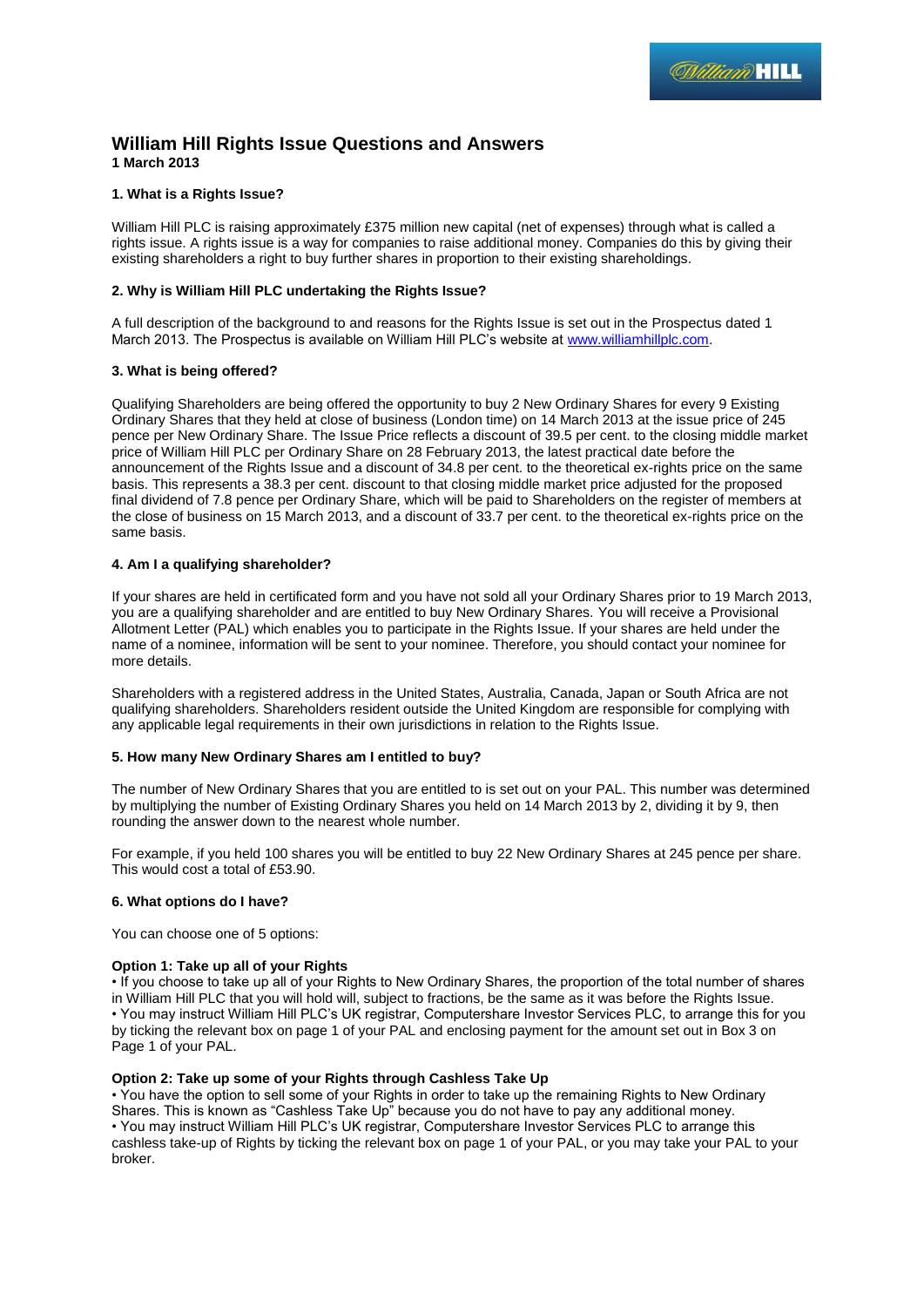• Computershare Investor Services PLC will charge you a commission of 0.35% of the proceeds of sale (subject to a minimum of £20) for this service. Please refer to the terms and conditions attached to this Guide.

# **Option 3: Sell all of your Rights to New Ordinary Shares**

• If you decide to sell all of your Rights, the number of shares you hold in William Hill PLC will stay the same, but the proportion of the total number of shares in William Hill PLC that you hold will be significantly lower than that which you currently hold.

• You may instruct William Hill PLC's UK registrar, Computershare Investor Services PLC to arrange the sale for you under this Option 3 by ticking the relevant box on page 1 of your PAL, or you may take your PAL to your broker.

• Computershare Investors Services PLC will charge you a commission of 0.35% of the proceeds of sale (subject to a minimum of £20) for selling all of your Rights, which will be deducted from the proceeds of the sale of your Rights. Please refer to the terms and conditions attached to this Guide.

## **Option 4: Do nothing (let your Rights lapse)**

• If you do not return your PAL, your Rights to New Ordinary Shares will lapse at 11.00 a.m. on 4 April 2013. Your lapsed Rights may be sold to other people and any net proceeds (above the Issue Price and the related expenses of procuring such sales) of the sale will be returned to you by cheque (provided that the amount exceeds £5.00).

# **Option 5: Other**

• You may also (i) split or renounce some of your Rights contained in your PAL; or (ii) deposit your Rights into CREST, in both cases by completing Form X (and/or Form Y if appropriate) on page 2 of the PAL or by taking the PAL to a broker. Please call the Shareholder Helpline at the number indicated on the front of this Guide for further information.

• You may elect to take up some of your Rights and sell the others or let the others lapse (in which case you must pay for the Rights you do take up) – you will have to "split" your Rights in order to do this.

Please make your election on your PAL. See Part C of this Guide for help in completing your PAL or please call the Shareholder Helpline at the number indicated on the front of this Guide for further information.

# **7. What are "Rights"?**

Each "Right" allotted to you is a right to buy a New Ordinary Share under the Rights Issue. If you are entitled to buy 100 New Ordinary Shares, you have been allotted 100 Rights.

## **8. What does "take up" mean?**

To "take up" means to exercise a Right to buy a New Ordinary Share at 245 pence per share under the Rights Issue.

## **9. What does "lapse" mean?**

To "lapse" means to expire. If you do not return a completed PAL by 11.00 a.m. (London time) on 4 April 2013, your Rights to New Ordinary Shares will lapse, or expire, and you will no longer be entitled to take up or sell your Rights. Your lapsed Rights may be sold to other people and any net proceeds (above the Issue Price and the related expenses of procuring such sales) of the sale will be returned to you by cheque in pounds sterling (provided that the amount exceeds £5.00).

# **10. Will I have to pay any charges under any of the options?**

There will be no charge for taking up your Rights. If you sell some or all of your Rights you may be charged a fee by whoever arranges the sale for you.

If you take your PAL to a broker and have the broker arrange the sale, he may charge you a fee, in accordance with whatever terms you agree with him.

Alternatively, you may instruct Computershare Investor Services PLC to arrange to sell some of your Rights to New Ordinary Shares so that you may then use the proceeds to take up the remainder (Option 2) or to sell all of your Rights (Option 3) by ticking the relevant box on page 1 of your PAL.

• Computershare Investor Services PLC will charge you a commission of 0.35% of the proceeds of sale (subject to a minimum of £20) for selling some of your Rights to New Ordinary Shares so that you may then use the remaining proceeds to take up the remainder (Option 2).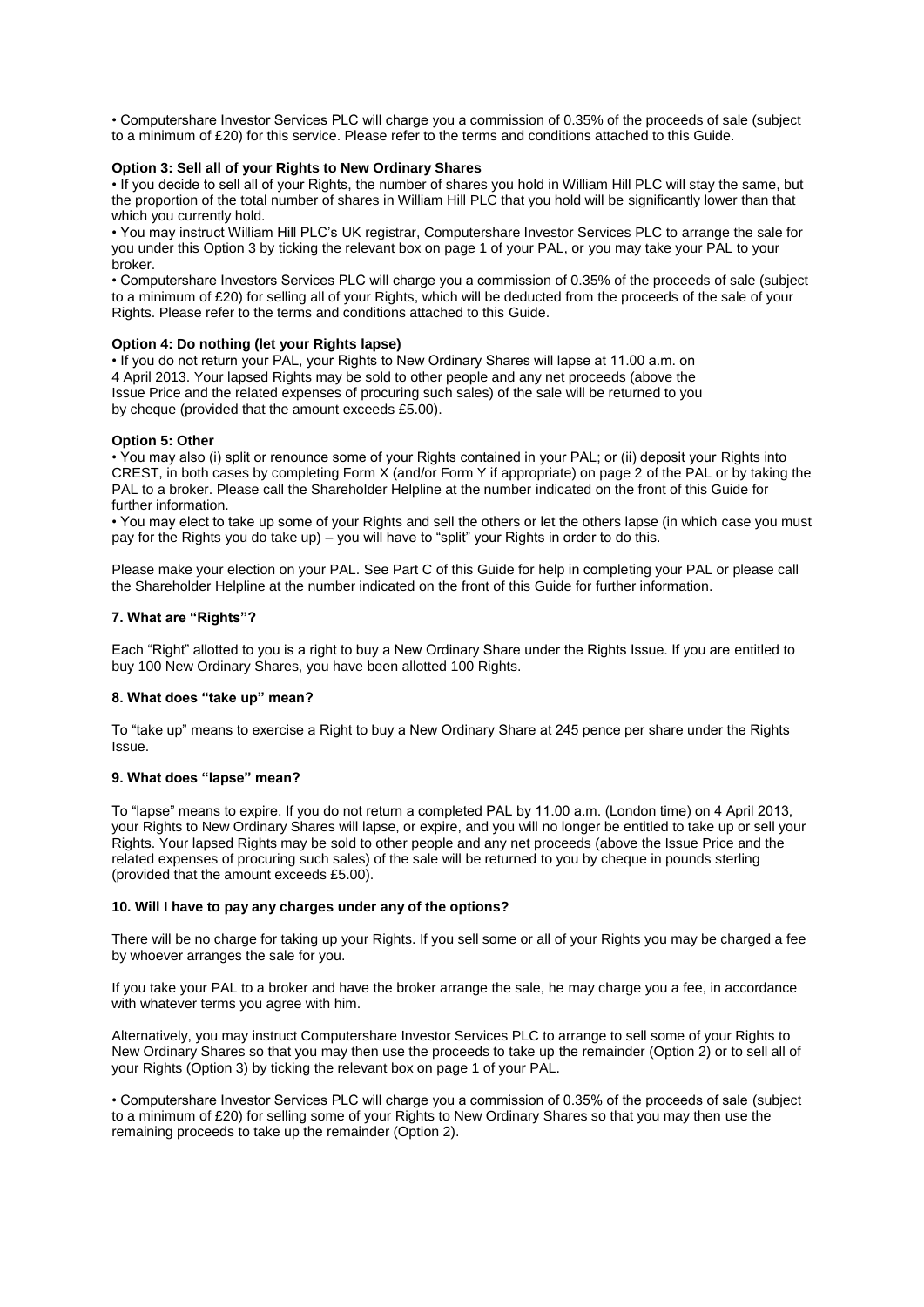• Computershare Investor Services PLC will also charge you a commission of 0.35% of the proceeds of sale (subject to a minimum of £20) for selling all of your Rights (Option 3), which will be deducted from the proceeds of the sale of your Rights.

## **11. If I decide to sell my Rights to New Ordinary Shares, how much money will I receive?**

The price you will receive for your Rights will depend on market conditions.

Please be aware that the market price for Rights is different from the issue price of the New Ordinary Shares under the Rights Issue. The market price for Rights reflects the value the market places on the Rights. If the market price of the Existing Ordinary Shares is less than the Issue Price then the Rights may not have any value.

You can check the current price of Rights at www.williamhillplc.com

It is possible that you will receive little or no proceeds from the sale of some or all of your Rights, whether you sell them through Computershare Investor Services PLC or a broker. It is also possible that Computershare Investor Services PLC or a broker will not be able to sell your Rights, depending on market conditions. If your Rights are not sold or taken up, they will lapse at 11.00 a.m. (London time) on 4 April 2013. Lapsed Rights may be sold to other people and any net proceeds (above the Issue Price and the related expenses of procuring such sales) of the sale will be returned to you by cheque in pounds sterling (provided that the amount exceeds £5.00).

If you instruct Computershare Investor Services PLC to sell your Rights on your behalf, Computershare Investor Services PLC may combine your Rights with the Rights of other shareholders and sell them all together. This may result in a more or less favourable price than if your Rights had been sold separately.

## **12. If I decide to sell my Rights to New Ordinary Shares, when will I receive the proceeds?**

If you sell your Rights through your broker, he will return the proceeds to you (net of expenses) in accordance with whatever terms you agree with him.

If you instruct Computershare Investor Services PLC to arrange to sell some of your Rights to New Ordinary Shares so that you may then use the proceeds to take up the remainder (Option 2), Computershare Investor Services PLC will sell some of your Rights and use the proceeds (less Computershare Investor Services PLC's fee of 0.35%, subject to a minimum of £20) to take up your remaining Rights.

If you sell all of your Rights through Computershare Investor Services PLC (Option 3), Computershare Investor Services PLC will send you a cheque for the proceeds (less Computershare Investor Services PLC's fee of 0.35%, subject to a minimum of £20) by 4 April 2013.

## **13. Are there any tax implications I need to consider?**

Certain information in relation to taxation is set out in the Prospectus. Any personal issues regarding possible tax implications should be taken forward with a duly authorised independent financial/taxation adviser. William Hill PLC cannot provide any tax or other investment advice in relation to the Rights Issue.

## **14. When will I receive my New Ordinary Shares?**

If you take up some or all of your Rights (under Options 1 and 2), a share certificate representing your New Ordinary Shares will be dispatched to you on or around 12 April 2013. If you have converted some or all of your Rights into uncertificated form, New Ordinary Shares will be issued in uncertificated form to you in respect of such Rights at the close of business on 5 April 2013.

## **15. Will I be better off selling my Rights or letting them lapse?**

The price you will receive if you sell your Rights yourself or allow them to lapse will depend on market conditions. William Hill PLC cannot advise you in relation to the Rights Issue.

If you are unsure of what steps to take you should seek independent professional advice.

## **16. What do I need to do next?**

Unless you wish to let your Rights lapse, you must complete and return the PAL to Computershare Investor Services PLC before the relevant deadline. A prepaid business reply envelope has been provided to shareholders in the UK. **NOTE: Different options have different deadlines. Please read and complete your PAL carefully and please ensure that you post your PAL in plenty of time to meet the relevant deadline.**  See Part C of this Guide for help in completing your PAL or contact the Shareholder Helpline at the number on the front of this Guide.